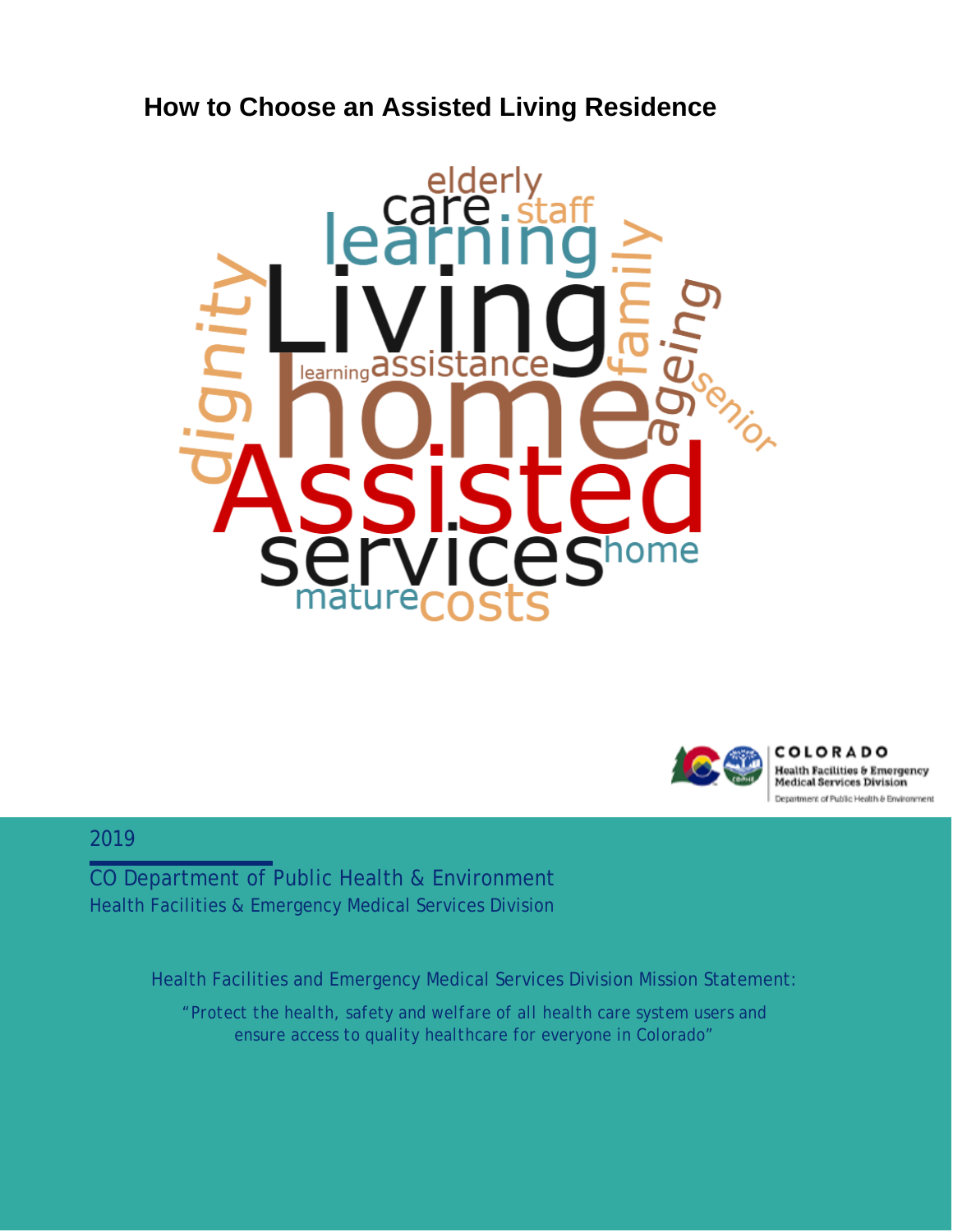# How to Choose an Assisted Living Residence

This brochure was designed with the assistance of the Assisted Living Advisory Committee to help consumers choose the most appropriate assisted living residence for themselves or loved ones. Remember to use all five senses when visiting and making your selection. Trust your initial feelings and reactions. These questions will assist you in your decision making process.

### Resident Agreement Policies

- 1. Do I have a restriction that would prevent my admission, as detailed in section 11.2 of the Chapter VII regulations?
- 2. Have I reviewed the terms of the resident agreement?
- 3. Does the resident agreement detail charges, refunds, fees to hold a bed, and security deposit reimbursement?
- 4. Are the specific services offered clearly identified in the resident agreement?
- 5. Do I have a choice in the selection of medical/health care providers if additional services are needed?
- 6. Have I reviewed the house rules?
- 7. Have I reviewed all of the reasons for which I may be transferred or discharged?

## License/Certification

- 1. Is the residence licensed by the state and in good standing? Have I checked the Colorado Department of Public Health and Environment's website for inspection results?
- 2. Is the residence Medicaid certified?

#### Space

- 1. Is the bedroom private or shared?
- 2. Is the bathroom private or shared?
- 3. Are the shared areas clean?
- 4. Is there space for my personal belongings?
- 5. Does the floor plan allow for easy mobility for me?
- 6. Are there private areas other than the bedroom for visits?

#### Safety

- 1. Is bathroom safety equipment installed or available if needed?(grab bars,raised toilet seat)
- 2. How do residents summon assistance when needed? Is there a call system
- 3. Is my physician or other external service agency involved?
- 4. Are the care plans updated to reflect changes in care needs?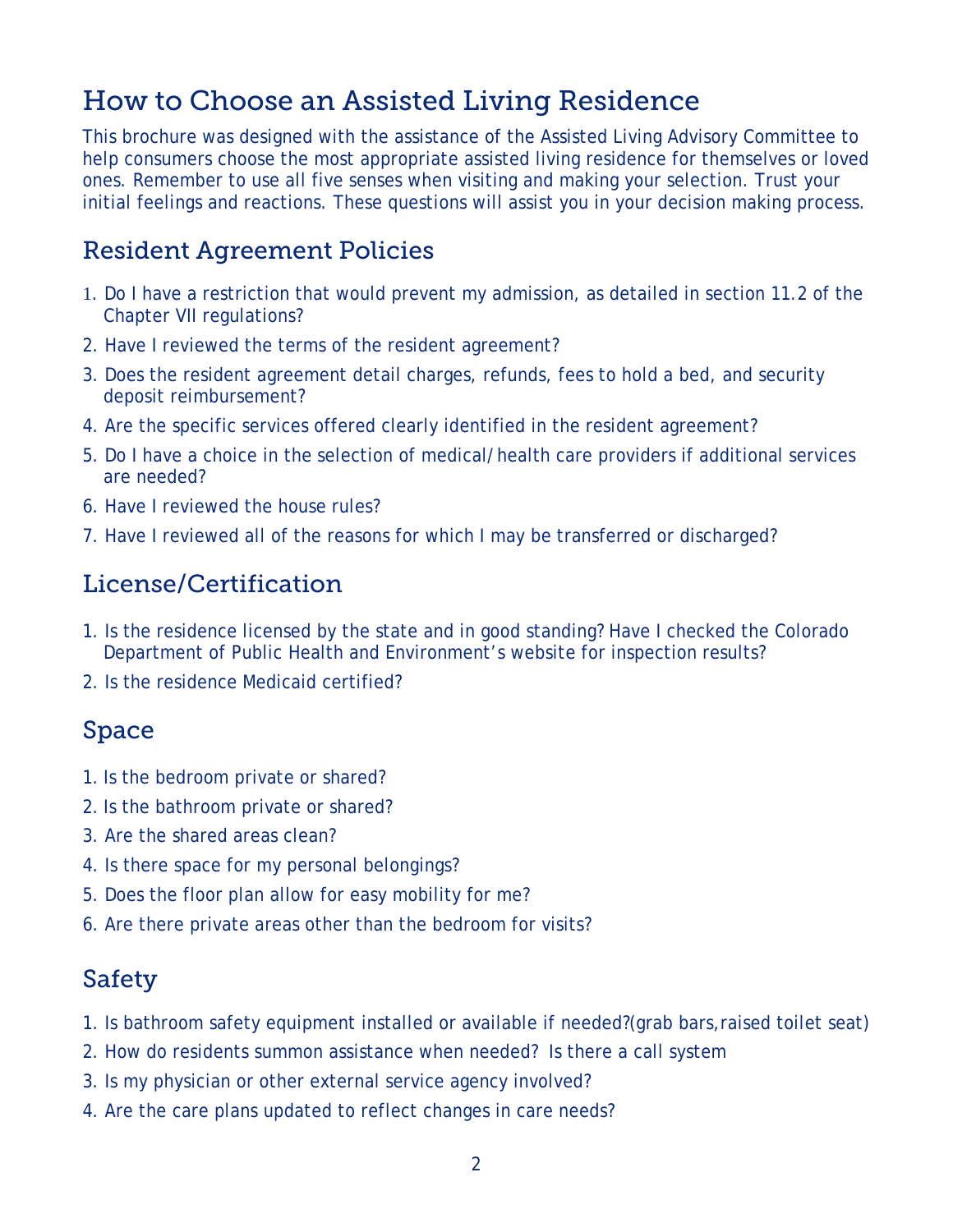## Care Plans

- 1. Am I involved in the care planning process?
- 2. Is my representative involved in the care planning process?
- 3. Is my physician or other external service agency involved?
- 4. Are the care plans updated to reflect changes in care needs?

### Personal Services

Does the residence provide?

- Assistance with dressing?
- Assistance with bathing? How often?
- Assistance with toileting and incontinence care?
- Assistance with transfers from wheelchair to bed, etc.?
- Assistance with ambulation?
- Assistance with medications?
- Assistance with getting to and from activities?
- Assistance with appliances, including: splints, braces, support hose?

#### **Staff**

- 1. Has the administrator been in place for a time? What experience and training has the administrator had?
- 2. Do staff receive training to work with special needs or behaviors, such as dementia?
- 3. Is there high staff turn-over?
- 4. What is the ratio of staff to residents? How does the residence determine its staffing ratios?
- 5. Are staff awake at night? What are their responsibilities at night?

#### Meals

- 1. Are specialized diets available?
- 2. Are cultural or ethnic preferences considered?
- 3. How are residents involved in menu planning?
- 4. Can residents help with meal preparation and have access to the kitchen?
- 5. Where can I find between meal snacks and beverages?
- 6. How would I get extra helpings and substitutions?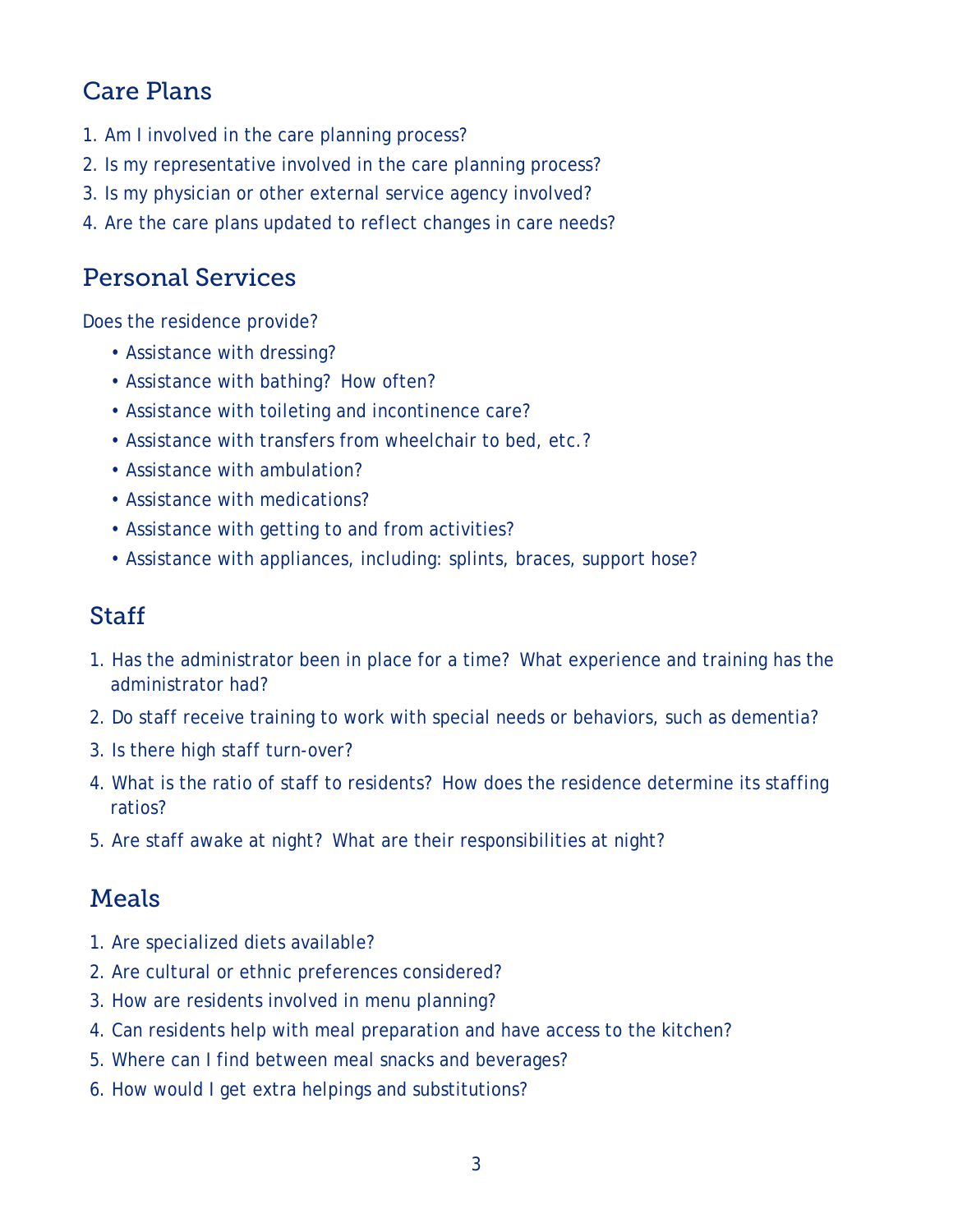# Socialization

- 1. What types of activities are available within the residence?
- 2. Does the residence take residents on outings?
- 3. Is somebody designated to conduct activities?
- 4. Would my interests match the level/type of activities provided?
- 5. Are there residents I can socialize with?
- 6. Is there a written schedule of activities?
- 7. Does the residence provide transportation?

#### Communication

- 1. Does the residence inform family/physician when an unusual event occurs?
- 2. Do you feel comfortable talking with the administrator, financial staff, direct care staff?
- 3. Is the residences' grievance procedure and complaint resolution easily understood?
- 4. Is telephone use accessible and conducive to privacy?

### Facility Tour/Observations

- 1. Have I toured the entire residence?
- 2. Have I observed the kitchen and pantry?
- 3. Have I observed a meal?
- 4. Does the atmosphere seem pleasant?
- 5. Does there seem to be enough staff available?
- 6. Are pets allowed?
- 7. Do residents seem happy and engaged?
- 8. Do residents appear to be clean, groomed and odor-free?
- 9. Have I observed for appropriate staff/resident interaction?
- 10. Have I observed for cleanliness and odors?

### Additional Resources

State Long-Term Care Ombudsman

Disability Law Colorado- Serves as an advocate for residents and families 303-722-0300 or 1-800-288-1376. [dlcmail@disabilitylawco.org](mailto:dlcmail@disabilitylawco.org)